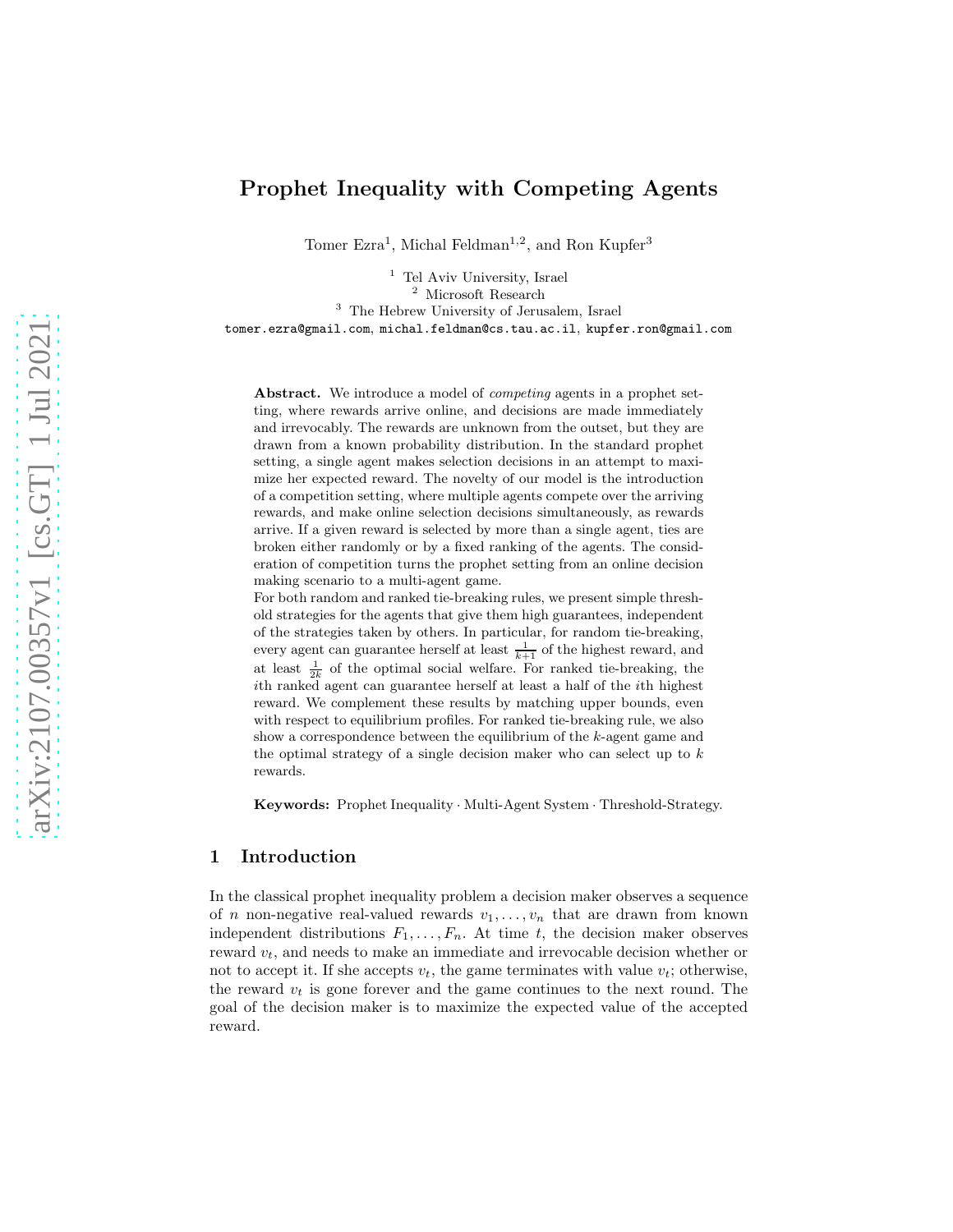This family of problems captures many real-life scenarios, such as an employer who interviews potential workers overtime, renters looking for a potential house, a person looking for a potential partner for life, and so on. More recently, starting with the work of [Hajiaghayi et al. \[2007\]](#page-12-0), the prophet inequality setting has been studied within the AI community in the context of market and e-commerce scenarios, with applications to pricing schemes for social welfare and revenue maximization. For a survey on a market-based treatment of the prophet inequality problem, see the survey by [Lucier \[2017](#page-12-1)].

An algorithm ALG has a guarantee  $\alpha$  if the expected value of ALG is at least  $\alpha$ , where the expectation is taken over the coin flips of the algorithm, and the probability distribution of the input. [Krengel and Sucheston \[1977,](#page-12-2) [1978](#page-12-3)] established the existence of an algorithm that gives a tight guarantee of  $\frac{1}{2} \mathbb{E}[\max_i v_i]$ . Later, it has been shown that this guarantee can also be obtained by a single-threshold algorithm— an algorithm that specifies some threshold from the outset, and accepts a reward if and only if it exceeds the threshold. Two such thresholds have been presented by [Samuel-Cahn \[1984](#page-12-4)], [Kleinberg and Weinberg \[2019](#page-12-5)]. Singlethreshold algorithms are simple and easy to explain and implement.

Competing Agents. Most attention in the literature has been given to scenarios with a single decision maker. Motivated by the economic aspects of the problem, where competition among multiple agents is a crucial factor, we introduce a multi-agent variant of the prophet model, in which multiple agents compete over the rewards.

In our model, a sequence of n non-negative real-valued rewards  $v_1, \ldots, v_n$ arrive over time, and a set of k agents make immediate and irrevocable selection decisions. The rewards are unknown from the outset, but every reward  $v_t$  is drawn independently from a known distribution  $F_t$ . Upon the arrival of reward  $v_t$ , its value is revealed to all agents, and every agent decides whether or not to select it.

One issue that arises in this setting is how to resolve ties among agents. That is, who gets the reward if more than one agent selects it. We consider two natural tie-breaking rules; namely, random tie breaking (where ties are broken uniformly at random) and ranked tie-breaking (where agents are a-priori ranked by some global order, and ties are broken in favor of higher ranked agents). Random tie-breaking fits scenarios with symmetric agents, whereas ranked tiebreaking fits scenarios where some agents are preferred over others, according to some global preference order. For example, it is reasonable to assume that a higher-position/salary job is preferred over lower-position/salary job, or that firms in some industry are globally ordered from most to least desired. Random and ranked tie-breaking rules were considered in [Immorlica et al. \[2006\]](#page-12-6) and [Karlin and Lei \[2015\]](#page-12-7), respectively, in secretary settings.

Unlike the classical prophet scenario, which studies the optimization problem of a single decision maker, the setting of competing agents induces a game among multiple agents, were an agent's best strategy depends on the strategies chosen by others. Therefore, we study the equilibria of the induced games. In particular,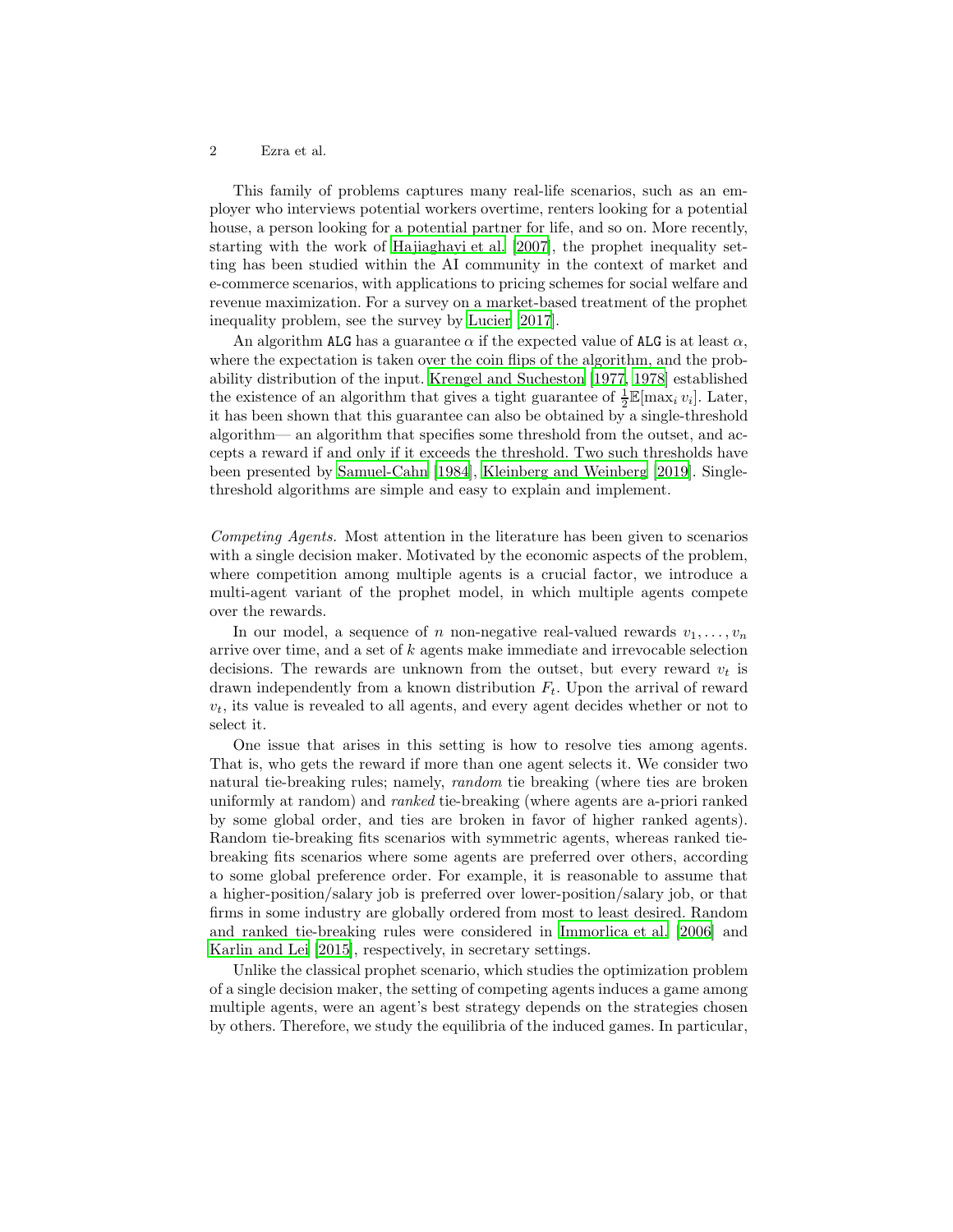we study the structure and quality of equilibrium in these settings and devise simple strategies that give agents high guarantees.

When the order of distributions is unknown in advance, calculating the optimal strategy is computationally hard. This motivates the use of simple and efficiently computed strategies that give good guarantees.

#### 1.1 Main Results and Techniques

For both random and ranked tie-breaking rules, we present simple single-threshold strategies for the agents that give them high guarantees. A single-threshold strategy specifies some threshold  $T$ , and selects any reward that exceeds  $T$ .

For  $j = 1, \ldots, n$ , let  $y_j$  be the j<sup>th</sup> highest reward.

Under the random tie-breaking rule, we show a series of thresholds that have the following guarantee:

**Theorem.** (Theorem [1\)](#page-5-0) For every  $\ell = 1, \ldots, n$ , let  $T^{\ell} = \frac{1}{k+\ell} \sum_{j=1}^{\ell} \mathbb{E}[y_j]$ . Then, for every agent, the single threshold strategy  $T^{\ell}$  (i.e., select  $v_t$  iff  $v_t$   $\geq$   $T^{\ell})$ guarantees an expected utility of at least  $T^{\ell}$ .

Two special cases of the last theorem are where  $\ell = 1$  and  $\ell = k$ . The case of  $\ell = 1$  implies that every agent can guarantee herself (in expectation) at least  $\frac{1}{k+1}$ of the highest reward. The case of  $\ell = k$  implies that every agent can guarantee herself (in expectation) at least  $\frac{1}{2k}$  of the optimal social welfare (i.e., the sum of the highest  $k$  rewards), which also implies that the social welfare in equilibrium is at least a half of the optimal social welfare.

The above result is tight, as shown in Proposition [1.](#page-6-0)

Similarly, for the ranked tie-breaking rule, we show a series of thresholds that have the following guarantee:

**Theorem.** (Theorem [2\)](#page-7-0) For every  $i \leq n$  and  $\ell = 0, ..., n - i$ , let  $\hat{T}_i^{\ell} = \frac{1}{\ell+2} \sum_{j=i}^{i+\ell} \mathbb{E}[y_j]$ . Then, for the *i*-ranked agent, the single threshold strategy  $\hat{T}_i^{\ell}$ (i.e., select  $v_t$  iff  $v_t \geq \hat{T}_i^{\ell}$ ) guarantees an expected utility of at least  $\hat{T}_i^{\ell}$ .

This result implies that for every  $i$ , the  $i$ -ranked agent can guarantee herself (in expectation) at least a half of the  $i<sup>th</sup>$  highest reward. In Proposition [2](#page-8-0) we show that the last result is also tight.

Finally, we show that under the ranked tie-breaking rule, the equilibrium strategies of the (ordered) agents coincide with the decisions of a single decision maker who may select up to  $k$  rewards in an online manner and wishes to maximize the sum of selected rewards. Thus, the fact that every agent is aware of her position in the ranking allows them to coordinate around the socially optimal outcome despite the supposed competition between them.

**Theorem.** (Corollary [4\)](#page-10-0) Under the ranked tie-breaking rule, in every equilibrium of the k-agent game the expected social welfare is at least  $1 - O(\frac{1}{\sqrt{\epsilon}})$  $(\frac{1}{k})$  of the optimal welfare.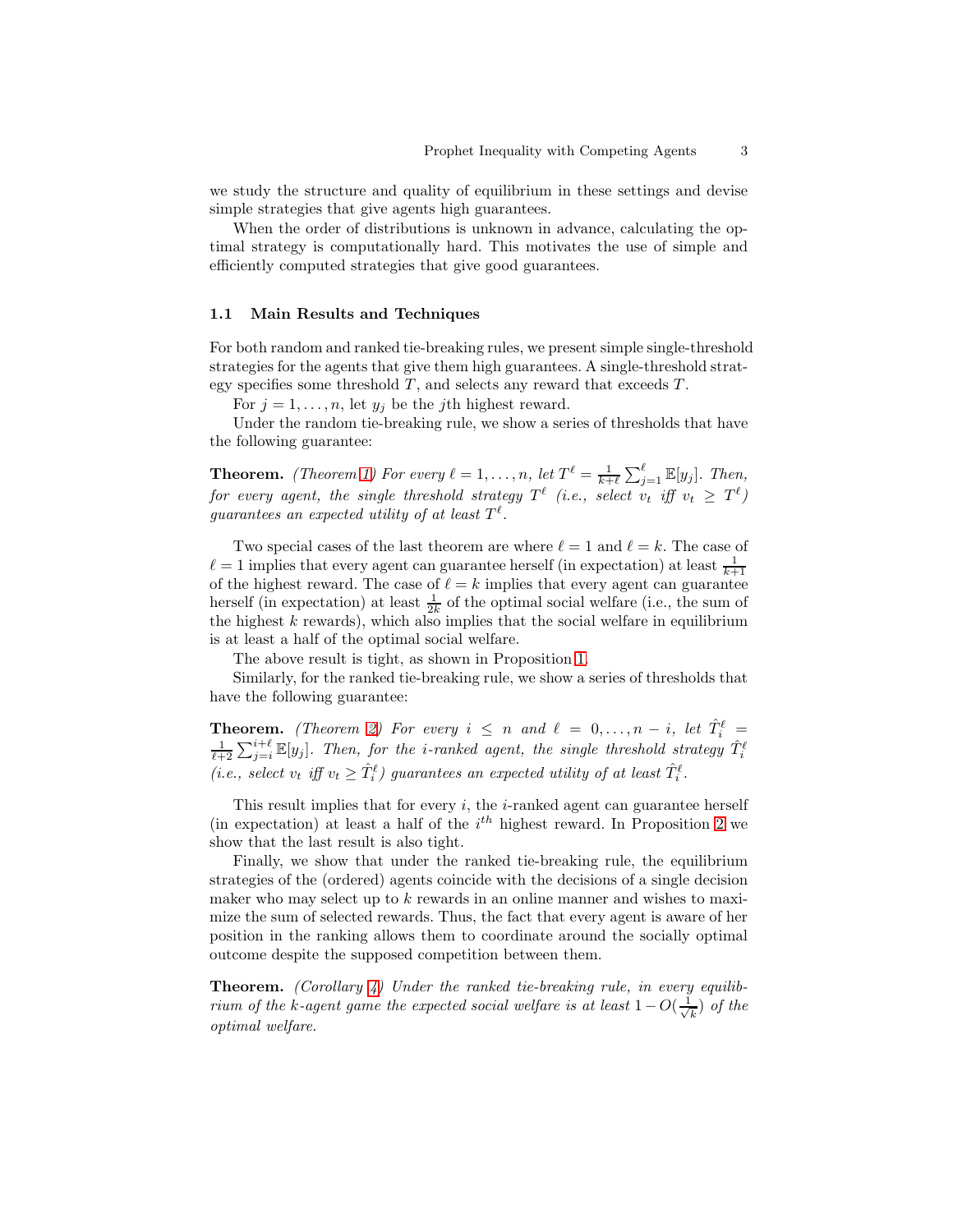A similar phenomenon was observed in a related secretary setting, where the equilibrium strategy profile of a game with several ranked agents, induces an optimal strategy for a single decision maker who is allowed to choose several rewards and wishes to maximize the probability that the highest reward is selected [Matsui and Ano \[2016\]](#page-12-8).

#### 1.2 Additional Related Literature

The prophet problem and variants thereof has attracted a vast amount of literature in the last decade. For comprehensive surveys, see, e.g., the survey by [Hill and Kertz \[1992\]](#page-12-9) and the survey by [Lucier \[2017\]](#page-12-1) which gives an economic view of the problem.

A related well-known problem in the optimal stopping theory is the secretary problem, where the rewards are arbitrary but arrive in a random order. For the secretary problem a tight  $1/e$ -approximation has been established; for a survey, see, e.g., [Ferguson \[1989\]](#page-12-10).

Our work is inspired by a series of studies that consider scenarios where multiple agents compete over the rewards in secretary-like settings, where every agent aims to receive the highest reward. [Karlin and Lei \[2015\]](#page-12-7) and [Immorlica et al.](#page-12-6) [\[2006\]](#page-12-6) considered the ranked- and the random tie-breaking rules, respectively, in secretary settings with competition. For the ranked tie-breaking rule, [Karlin and Lei](#page-12-7) [\[2015\]](#page-12-7) show that the equilibrium strategies take the form of time-threshold strate*gies*; namely, the agent waits until a specific time  $t$ , thereafter competes over any reward that is the highest so far. The values of these time-thresholds are given by a recursive formula. For the random tie-breaking rule, [Immorlica](#page-12-6) et al. [\[2006\]](#page-12-6) characterize the Nash equilibria of the game and show that for several classes of strategies (such as threshold strategies and adaptive strategies), as the number of competing agents grows, the timing in which the earliest reward is chosen decreases. This confirms the argument that early offers in the job market are the result of competition between employers.

Competition among agents in secretary settings has been also studied by [Ezra et al. \[2020\]](#page-12-11), in a slightly different model. Specifically, in their setting, decisions need not be made immediately; rather, any previous reward can be selected as long as it is still available (i.e., has not been taken by a different agent). Thus, the competition is inherent in the model.

Another related work is the dueling framework by [Immorlica et al. \[2011](#page-12-12)]. One of their scenarios considers a 2-agent secretary setting, where one agent aims to maximize the probability of getting the highest reward (as in the classical secretary problem), and the other agent aims to outperform her opponent. They show an algorithm for the second agent that guarantees her a winning probability of at least 0.51. They also establish an upper bound of 0.82 on this probability.

Other competitive models have been considered in the optimal stopping theory; see [Abdelaziz and Krichen \[2007\]](#page-12-13) for a survey.

The work of [Kleinberg and Weinberg \[2019\]](#page-12-5) regarding matroid prophet problems is also related to our work. They consider a setting where a single decision maker makes online selections under a matroid feasibility constraint, and show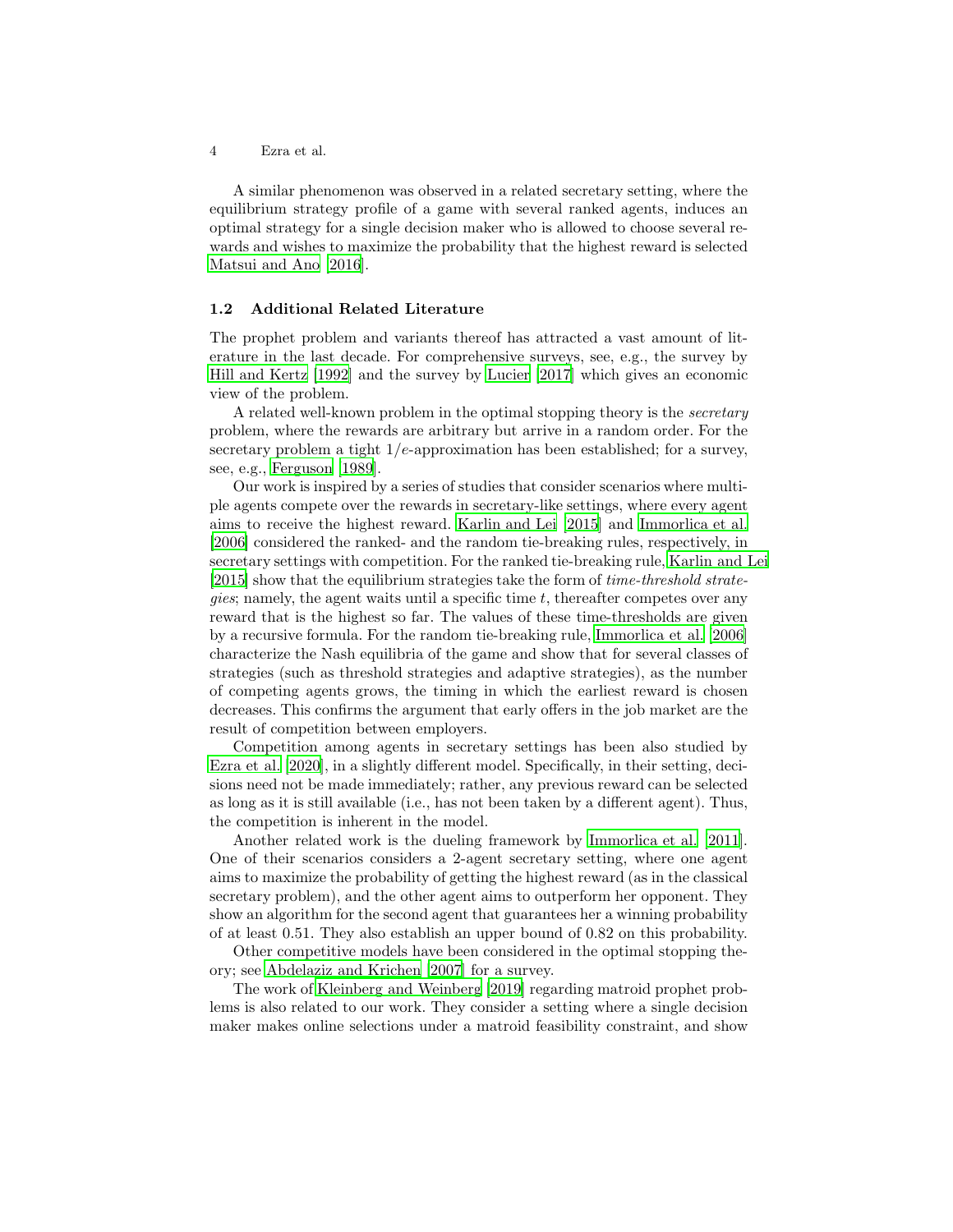an algorithm that achieve 1/2-approximation to the expected optimum for arbitrary matroids. For the special case of uniform matroids, namely selecting up to k rewards, earlier works of [Alaei \[2011\]](#page-12-14) and [Hajiaghayi et al. \[2007\]](#page-12-0) shows a approximation of  $1 - O(\frac{1}{\sqrt{2}})$  $\frac{k}{k}$ ) for the optimal solution. As mentioned above, the same guarantee is obtained in a setting with k ranked competing agents.

### 1.3 Structure of the Paper

In Section [2](#page-4-0) we define our model. In Sections [3](#page-5-1) and [4](#page-7-1) we present our results with respect to the random tie-breaking rule, and the ranked tie-breaking rule, respectively. We conclude the paper in Section [5](#page-10-1) with future directions.

## <span id="page-4-0"></span>2 Model

We consider a prophet inequality variant, where a set of n rewards,  $v_1, \ldots, v_n$ , are revealed online. While the values  $v_1, \ldots, v_n$  are unknown from the outset,  $v_t$  is drawn independently from a known probability distribution  $F_t$ , for  $t \in [n]$ , where  $[n] = \{1, \ldots, n\}$ . In the classical prophet setting, a single decision maker observes the realized reward  $v_t$  at time t, and makes an immediate and irrevocable decision whether to take it or not. If she takes it, the game ends. Otherwise, the reward  $v_t$  is lost forever, and the game continues with the next reward.

Unlike the classical prophet setting that involves a single decision maker, we consider a setting with k decision makers (hereafter, agents) who compete over the rewards. Upon the revelation of reward  $v_t$ , every active agent (i.e., an agent who has not received a reward yet) may select it. If a reward is selected by exactly one agent, then it is assigned to that agent. If the reward  $v_t$  is selected by more than one agent, it is assigned to one of these agents either randomly (hereafter, random tie-breaking), or according to a predefined ranking (hereafter, ranked tie-breaking). Agents who received rewards are no longer active.

A strategy of agent i, denoted by  $S_i$ , is a function that for every  $t = 1, \ldots, n$ , decides whether or not to select  $v_t$ , based on t, the realization of  $v_t$ , and the set of active agents<sup>[4](#page-4-1)</sup>. A strategy profile is denoted by  $S = (S_1, \ldots, S_k)$ . We also denote a strategy profile by  $S = (S_i, S_{-i})$ , where  $S_{-i}$  denotes the strategy profile of all agents except agent i.

Every strategy profile S induces a distribution over assignments of rewards to agents. For ranked tie breaking, the distribution is with respect to the realizations of the rewards, and possibly the randomness in the agent strategies. For random tie breaking, the randomness is also with respect to the randomness in the tiebreaking.

The utility of agent i under strategy profile  $S, u_i(S)$ , is her expected reward under S; every agent acts to maximize her utility.

<span id="page-4-1"></span><sup>4</sup> One can easily verify that in our setting, additional information, such as the history of realizations of  $v_1, \ldots, v_{t-1}$ , and the history of selections and assignments, is irrelevant for future decision making.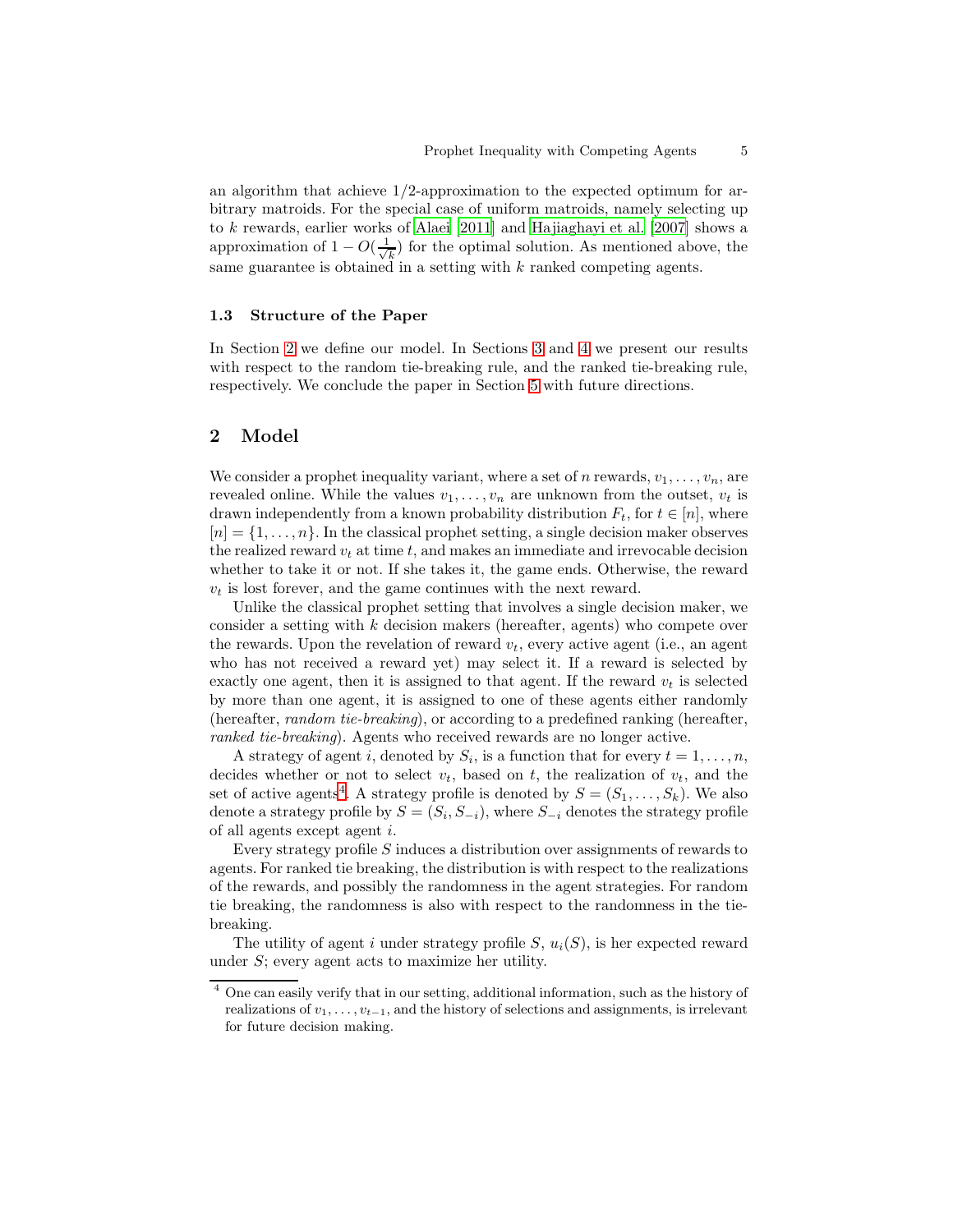We say that a strategy  $S_i$  guarantees agent i a utility of  $\alpha$  if  $u_i(S_i, S_{-i}) \ge \alpha$ for every  $S_{-i}$ .

**Definition 1.** A single threshold strategy  $T$  is the strategy that upon the arrival of reward v, v is selected if and only if the agent is still active and  $v_t \geq T$ .

We also use the following equilibrium notions:

- Nash Equilibrium (NE): A strategy profile  $S = (S_1, \ldots, S_k)$  is a NE if for every agent *i* and every strategy  $S'_{i}$ , it holds that  $u_i(S'_{i}, S_{-i}) \leq u_i(S_i, S_{-i})$ .
- Subgame perfect equilibrium (SPE): A strategy profile  $S = (S_1, \ldots, S_k)$  is an SPE if S is a NE for every subgame of the game. I.e. for every initial history  $h, S$  is a NE in the game induced by history  $h$ .

SPE is a refinement of NE; namely, every SPE is a NE, but not vice versa. In the next sections, we let  $y_i$  denote the random variable that equals the  $j^{th}$  maximal reward among  $\{v_1, \ldots, v_n\}.$ 

## <span id="page-5-1"></span>3 Random Tie-Breaking

In this section we consider the random tie-breaking rule.

<span id="page-5-0"></span>We start by establishing a series of single threshold strategies that guarantee high utilities.

**Theorem 1.** For every  $\ell = 1, \ldots, n$ , let  $T^{\ell} = \frac{1}{k+\ell} \sum_{j=1}^{\ell} \mathbb{E}[y_j]$ . Then, for every agent, the single threshold strategy  $T^{\ell}$  (i.e., select  $v_t$  iff  $v_t \geq T^{\ell}$ ) guarantees an expected utility of at least  $T^{\ell}$ .

*Proof.* Fix an agent i. Let  $S_{-i}$  be the strategies of all agents except agent i, and let  $S = (T^{\ell}, S_{-i})$ . Let  $A_{i,j}^{S}$  denote the event that agent i is assigned the reward  $v_j$  in strategy profile S. I.e.,  $A_{i,j}^S$  is the event that agent i competed over reward  $v_j$  and received it according to the random tie-breaking rule. For simplicity of presentation, we omit S and write  $A_{i,j}$ . It holds that

$$
u_i(S) = \mathbb{E}\left[\sum_{j=1}^n v_j \cdot \Pr(A_{i,j})\right]
$$
  
= 
$$
\mathbb{E}\left[\sum_{j=1}^n (T^{\ell} + v_j - T^{\ell}) \Pr(v_j \geq T^{\ell}, \forall_{r < j} \overline{A_{i,r}}, A_{i,j})\right].
$$

Let  $p = \sum_{j=1}^n \Pr(v_j \geq T^{\ell}, \forall_{j' < j} \overline{A_{i,j'}}, A_{i,j})$  (i.e., p is the probability that agent *i* receives some reward in strategy profile  $S = (T^{\ell}, S_{-i})$ , and let  $Z^{+} =$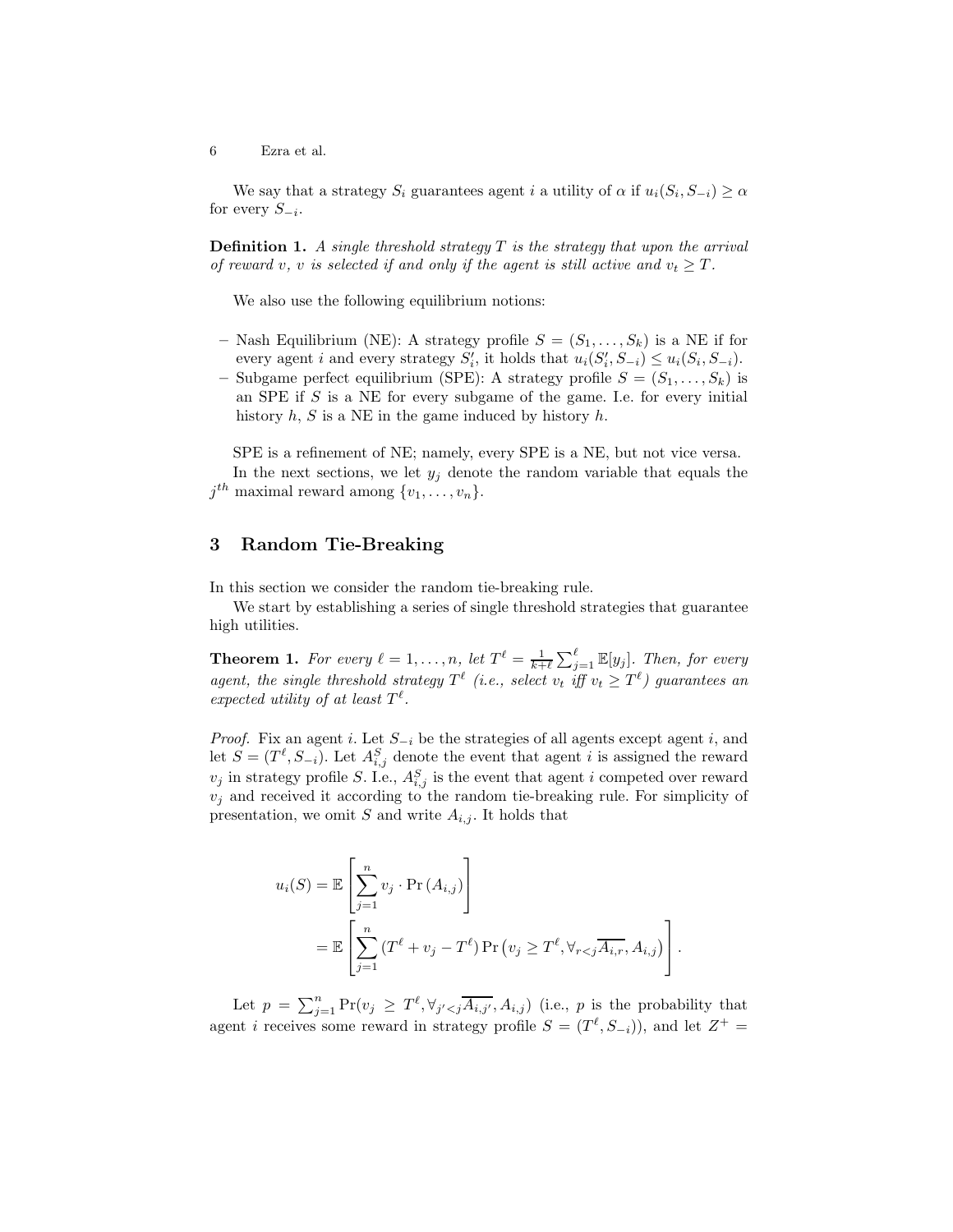$\max\{Z, 0\}$ . We can now write  $u_i(S)$  as follows:

$$
u_i(S) = pT^{\ell} + \mathbb{E}\left[\sum_{j=1}^n (v_j - T^{\ell})^+ \Pr\left(\forall_{r < j} \overline{A_{i,r}}, A_{i,j}\right)\right]
$$
\n
$$
= p \cdot T^{\ell} + \mathbb{E}\left[\sum_{j=1}^n (v_j - T^{\ell})^+ \cdot \Pr\left(\forall_{r < j} \overline{A_{i,r}}\right) \cdot \Pr\left(A_{i,j} \mid \forall_{r < j} \overline{A_{i,r}}\right)\right]
$$
\n
$$
\geq p \cdot T^{\ell} + \mathbb{E}\left[\sum_{j=1}^n (v_j - T^{\ell})^+ \cdot (1 - p) \cdot \Pr\left(A_{i,j} \mid \forall_{r < j} \overline{A_{i,r}}\right)\right]
$$
\n
$$
\geq p \cdot T^{\ell} + \frac{1 - p}{k} \cdot \mathbb{E}\left[\sum_{j=1}^n (v_j - T^{\ell})^+\right].
$$

The first inequality holds since the probability of not getting any reward until time j is bounded by  $1 - p$  (i.e., the probability of not getting any reward). The last inequality holds since if  $v_j - T^{\ell} \geq 0$  and agent i is still active, the reward is selected, thus assigned with probability at least  $1/k$ . Since each term in the summation is non-negative, we get the following:

$$
u_i(S) \ge p \cdot T^{\ell} + \frac{1-p}{k} \cdot \mathbb{E} \left[ \sum_{j=1}^{\ell} (y_j - T^{\ell})^+ \right]
$$
  
 
$$
\ge p \cdot T^{\ell} + \frac{1-p}{k} \cdot \mathbb{E} \left[ \sum_{j=1}^{\ell} y_j - \ell \cdot T^{\ell} \right]
$$
  
=  $p \cdot T^{\ell} + \frac{1-p}{k} \cdot \left( (k+\ell) \cdot T^{\ell} - \ell \cdot T^{\ell} \right) = T^{\ell},$ 

where the last equality follows by the definition of  $T^{\ell}$ .

<span id="page-6-0"></span>
$$
\qquad \qquad \Box
$$

The special cases of  $\ell = 1$  and  $\ell = k$  give the following corollaries:

**Corollary 1.** The single-threshold strategy  $T^k$  guarantees an expected utility of at least  $\frac{1}{2k} \mathbb{E}[\sum_{i=1}^k y_i].$ 

**Corollary 2.** The single-threshold strategy  $T^1$  guarantees an expected utility of at least  $\frac{1}{k+1}\mathbb{E}[y_1].$ 

We now show that the bound in Theorem [1](#page-5-0) is tight.

**Proposition 1.** For every  $\epsilon > 0$  there exists an instance such that in the unique equilibrium of the game, no agent gets an expected utility of more than  $\frac{1}{k+\ell} \sum_{j=1}^{\ell} \mathbb{E}[y_j] + \epsilon$  for any  $\ell \leq n$ .

*Proof.* Given an  $\epsilon > 0$ , consider the following instance (depicted in Figure [1\)](#page-7-2):

$$
v_t = 1
$$
 for all  $t \le n - 1$ , and  $v_n = \begin{cases} \frac{k+\epsilon}{\epsilon} & \text{w.p. } \epsilon \\ 0 & \text{w.p. } 1 - \epsilon \end{cases}$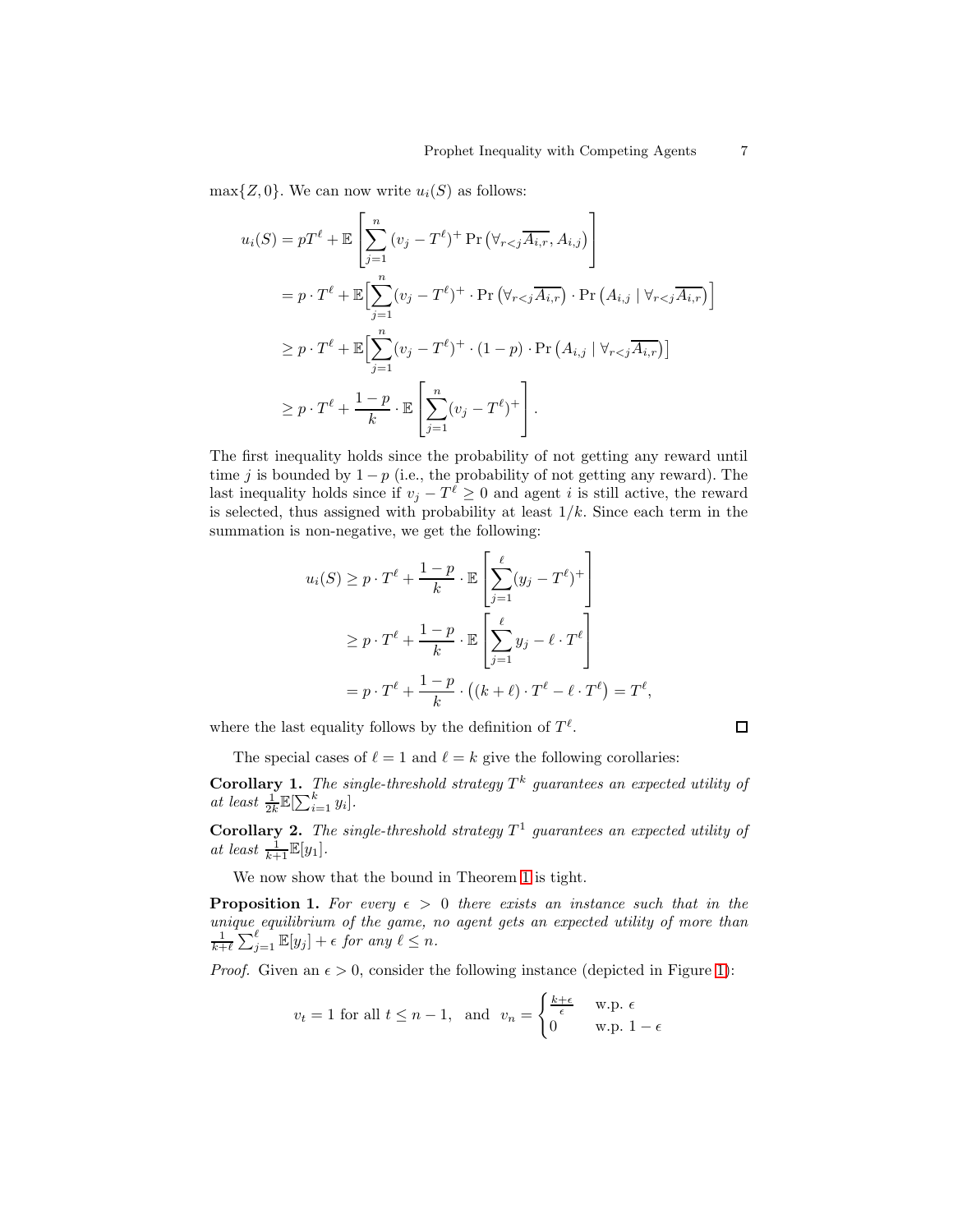One can easily verify that in the unique equilibrium  $S$ , all agents compete over the last reward, for an expected utility of  $1 + \frac{\epsilon}{k}$ . It holds that for every agent *i*:

$$
u_i(S) = 1 + \frac{\epsilon}{k} \le 1 + \epsilon = \frac{\mathbb{E}[\sum_{j=1}^{\ell} y_j]}{k + \ell} + \epsilon.
$$

This example also shows that there are instances in which the social welfare in equilibrium is at most half the optimal welfare allocation.  $\Box$ 



<span id="page-7-2"></span>**Fig. 1.** An example where the expected reward is no more than  $\frac{1}{k+\ell} \sum_{j=1}^{\ell} \mathbb{E}[y_j] + \epsilon$ 

### <span id="page-7-1"></span>4 Ranked Tie-Breaking

In this section we consider the ranked tie-breaking rule, and present a series of single threshold strategies with their guarantees. We then show an interesting connection to the setting of a single agent that can choose up to  $k$  rewards. We start by presenting the single threshold strategies.

<span id="page-7-0"></span>**Theorem 2.** For every  $i \leq n$  and  $\ell = 0, \ldots, n-i$ , let  $\hat{T}_i^{\ell} = \frac{1}{\ell+2} \sum_{j=i}^{i+\ell} \mathbb{E}[y_j]$ . The single threshold strategy  $\hat{T}_i^{\ell}$  (i.e., select  $v_t$  iff  $v_t \geq \hat{T}_i^{\ell}$ ) guarantees an expected utility of at least  $\hat{T}_i^{\ell}$  for the *i*-ranked agent.

*Proof.* Fix an agent i. Let  $S_{-i}$  be the strategies of all agents except agent i, and let  $S = (\hat{T}_i^{\ell}, S_{-i})$ . Let  $A_{i,j}^{S}$  denote the event that agent i is assigned the reward  $v_j$  in strategy profile S. I.e.,  $A_{i,j}^S$  is the event that agent i competed over reward  $v_j$  and received it according to the ranked tie-breaking rule. For simplicity of presentation, we omit S and write  $A_{i,j}$ . We bound the utility of agent i under strategy profile S.

$$
u_i(S) = \mathbb{E}\left[\sum_{j=1}^n v_j \cdot \Pr(A_{i,j})\right]
$$
  
= 
$$
\mathbb{E}\left[\sum_{j=1}^n (\hat{T}_i^{\ell} + v_j - \hat{T}_i^{\ell}) \Pr\left(v_j \geq \hat{T}_i^{\ell}, \forall_{r < j} \overline{A_{i,r}}, A_{i,j}\right)\right].
$$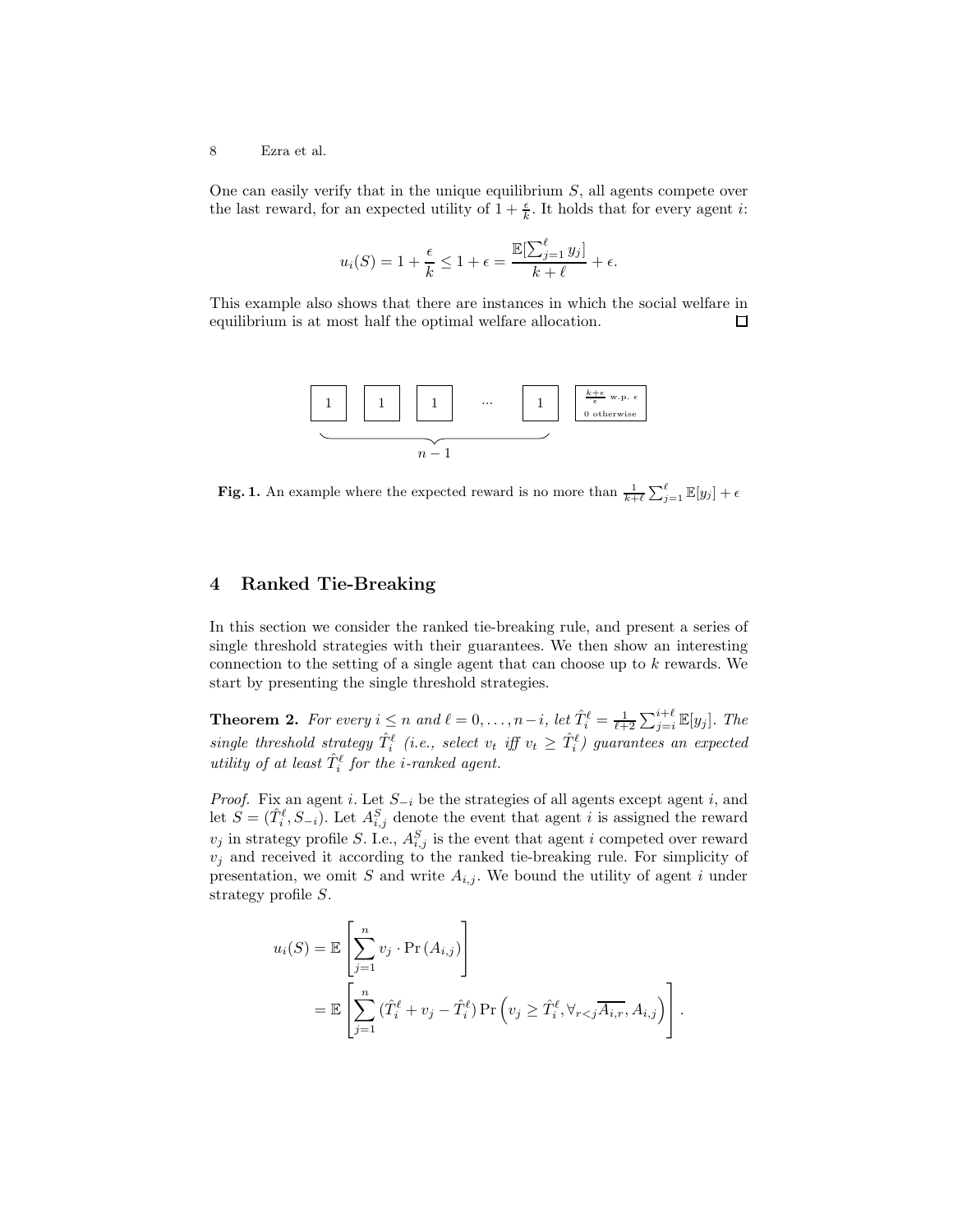Let  $p = \sum_{j=1}^n \Pr(v_j \geq \hat{T}_i^{\ell}, \forall_{r < j} \overline{A_{i,r}}, A_{i,j})$  (i.e., p is the probability that agent *i* receives some reward in strategy profile  $S = (\hat{T}_i^{\ell}, S_{-i})$ , and let  $Z^+ =$  $\max\{Z, 0\}$ . We can now write  $u_i(S)$  as follows:

<span id="page-8-1"></span>
$$
u_i(S) = p \cdot \hat{T}_i^{\ell} + \mathbb{E} \left[ \sum_{j=1}^n (v_j - \hat{T}_i^{\ell})^+ \Pr \left( \forall_{r < j} \overline{A_{i,r}}, A_{i,j} \right) \right]
$$
\n
$$
\geq p \cdot \hat{T}_i^{\ell} + \mathbb{E} \Big[ \sum_{j=1}^n (v_j - \hat{T}_i^{\ell})^+ \cdot (1 - p) \cdot \Pr \left( A_{i,j} \mid \forall_{r < j} \overline{A_{i,r}} \right) \Big]
$$
\n
$$
\geq p \cdot \hat{T}_i^{\ell} + (1 - p) \cdot \mathbb{E} \left[ \sum_{j=i}^n (y_j - \hat{T}_i^{\ell})^+ \right]
$$
\n
$$
\geq p \cdot \hat{T}_i^{\ell} + (1 - p) \cdot \mathbb{E} \left[ \sum_{j=i}^{i+\ell} (y_j - \hat{T}_i^{\ell}) \right]
$$
\n
$$
= p \cdot \hat{T}_i^{\ell} + (1 - p) \cdot \left( \mathbb{E} \left[ \sum_{j=i}^{i+\ell} y_j \right] - (\ell + 1) \hat{T}_i^{\ell} \right)
$$
\n
$$
= p \cdot \hat{T}_i^{\ell} + (1 - p) \cdot \left( (\ell + 2) \cdot \hat{T}_i^{\ell} - (\ell + 1) \cdot \hat{T}_i^{\ell} \right) = \hat{T}_i^{\ell}.
$$
\n(1)

Inequality [\(1\)](#page-8-1) holds since the probability of not getting any reward until time j is bounded by 1−p (i.e., the probability of not getting any reward). Inequality [\(1\)](#page-8-1) holds since there are at most  $i - 1$  agents that are ranked higher than agent i, therefore there are at most  $i-1$  rewards that can be selected but not assigned to agent *i*. Finally, the last equality holds by the definition of  $\hat{T}_i^{\ell}$ .  $\Box$ 

The special case of Theorem [2](#page-7-0) where  $\ell = 0$  gives the following corollary.

**Corollary 3.** For every *i*, the threshold strategy  $\hat{T}_i^0$  guarantees an expected utility of  $\frac{\mathbb{E}[y_i]}{2}$  for the *i*-ranked agent.

We next show that the bound in Theorem [2](#page-7-0) is tight.

**Proposition 2.** For every  $\epsilon > 0$  and every  $i \leq n$ , there exists an instance such that in the unique equilibrium of the game, the i-ranked agent gets an expected utility of at most  $\frac{1}{\ell+2} \sum_{j=i}^{i+\ell} \mathbb{E}[y_j] + \epsilon$  for every  $\ell \leq n-i$ .

*Proof.* Given some  $\epsilon > 0$  and  $i \leq n$ , consider the following instance (depicted in Figure [2\)](#page-9-0):

<span id="page-8-0"></span>
$$
v_t = \begin{cases} \infty & \text{for } t < i \\ 1 & \text{for } i \le t < n \\ \frac{1+\epsilon}{\epsilon} \le p. \epsilon, \text{ and } 0 \le p. \ 1-\epsilon & \text{for } t = n \end{cases}
$$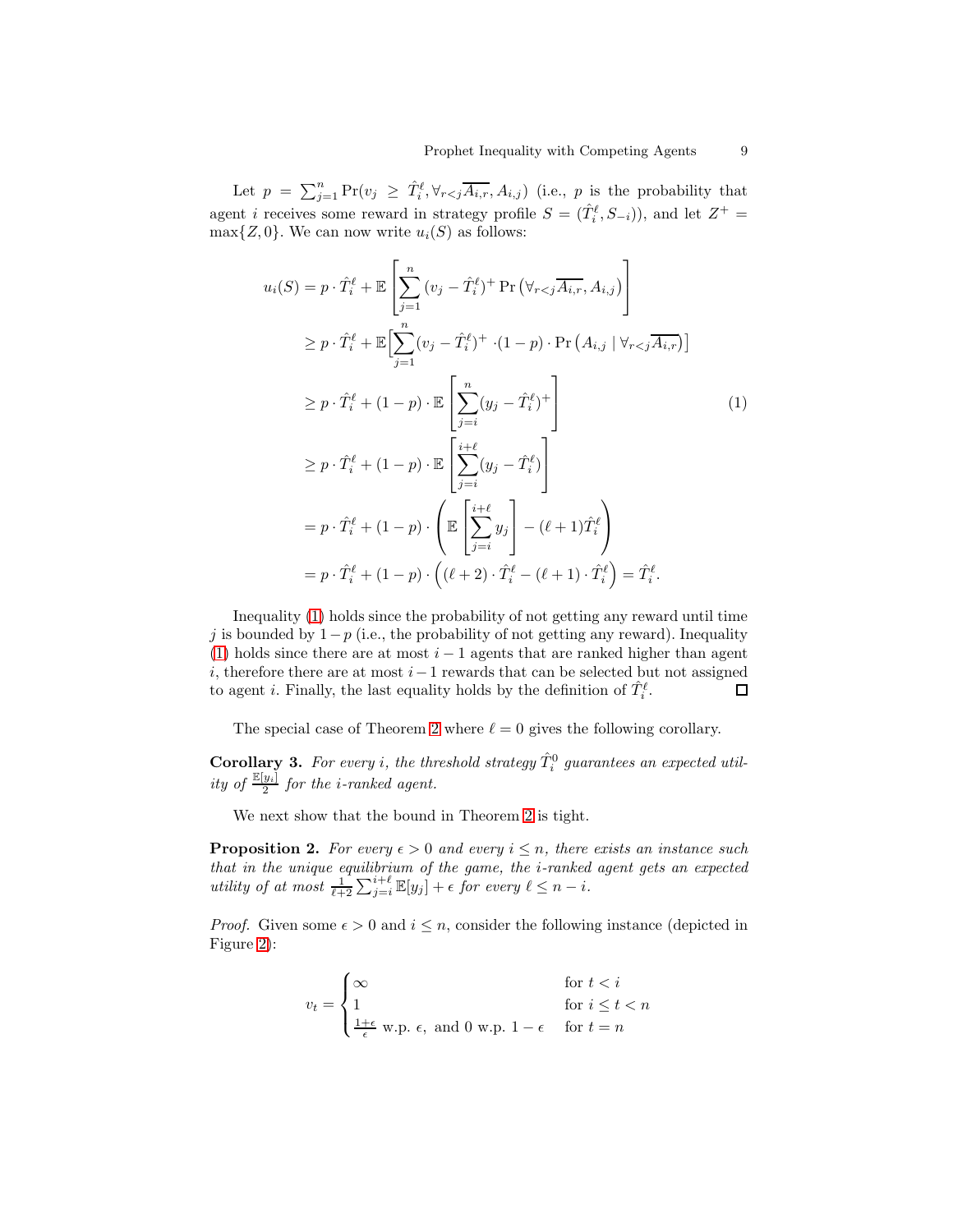One can easily verify that in the unique equilibrium of the game, agents  $1, \ldots, i-$ 1 will be assigned rewards  $v_1, \ldots, v_{i-1}$ , and agent i will be assigned the last reward  $v_n$  for an expected utility of  $1 + \epsilon$ . It holds that:

$$
u_i(S) = 1 + \epsilon = \frac{\mathbb{E}[\sum_{j=i}^{i+\ell} y_j]}{2+\ell} + \epsilon.
$$

 $\Box$ 



<span id="page-9-0"></span>Fig. 2. An example where the expected reward for agent  $i$  is no more than  $\frac{1}{\ell+2}\sum_{j=i}^{i+\ell}\mathbb{E}[y_j] + \epsilon$ 

We next show that for any instance, the set of rewards assigned to the  $k$ competing agents in equilibrium coincides with the set of rewards that are chosen by the optimal algorithm for a single decision maker who can choose up to  $k$ rewards and wishes to maximize their sum. [Kleinberg and Weinberg \[2019\]](#page-12-5) show that the only optimal strategy of such a decision maker, takes the form of  $nk$ dynamic thresholds,  $\{T_t^i\}_{i,t}$  for all  $t \leq n$  and  $i \leq k$ , so that the agent accepts reward  $v_t$  if  $v_t \geq T_t^i$ , where  $k - i$  is the number of rewards already chosen (i.e., i is the number of rewards left to choose)<sup>[5](#page-9-1)</sup>. Moreover, they show that these thresholds are monotone with respect to i.

With the characterization of the strategy of a single decision maker who can choose up to k rewards, we can characterize the unique SPE for the  $k$ -agent  $\mathrm{game}^6.$  $\mathrm{game}^6.$  $\mathrm{game}^6.$ 

<span id="page-9-3"></span>**Theorem 3.** Let  $\{T_t^i\}_{i\in[k],t\in[n]}$  be the optimal strategy of a single decision maker who may choose up to k rewards and wishes to maximize their sum. The unique SPE of the k-agent game is for agent i to accept  $v_t$  iff  $v_t \geq T_t^{i'+1}$ , where  $i' \leq i$ is the rank of agent i among the active agents. This SPE is unique up to cases where  $v_t = T_t^{i'}$  $\stackrel{i'}{t}$  .

*Proof.* Let  $S<sup>i</sup>$  denote the optimal strategy of the single agent who may choose up to i rewards, as described above. Let  $S_i$  be the strategy of agent i as described in the assertion of the theorem. We prove by induction that for every  $i \in [k]$ , the rewards that are chosen by agents  $1, \ldots, i$  correspond to the rewards chosen by

<span id="page-9-1"></span> $5$  The uniqueness holds for distributions with no mass points. For distributions with mass points, whenever  $v_t = T_t^i$ , the decision maker is indifferent between selecting and passing.

<span id="page-9-2"></span><sup>&</sup>lt;sup>6</sup> The SPE is unique up to cases where  $T_j^i = v_i$ ; in these cases the agent is indifferent.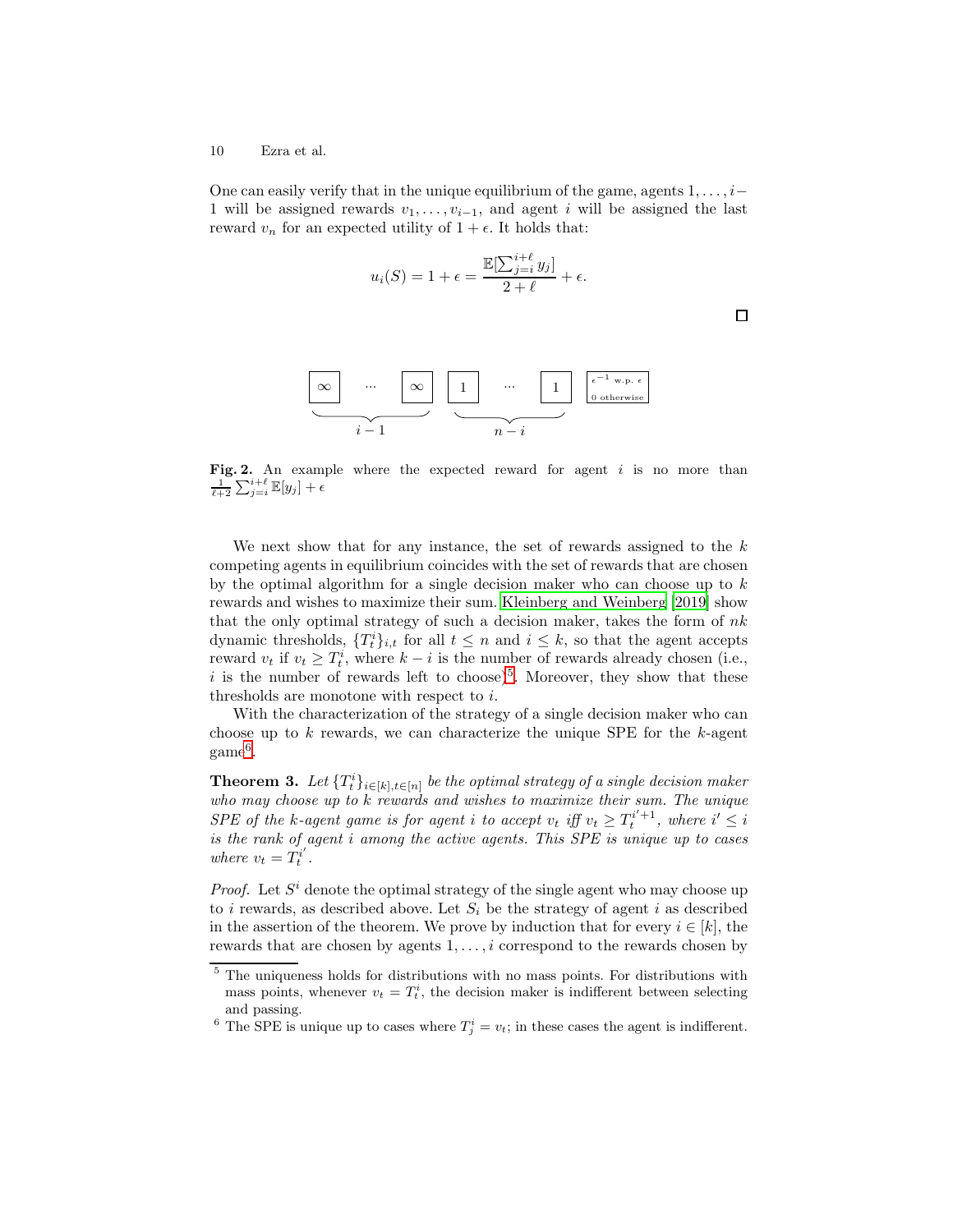a single decision maker, who may choose up to i rewards, and uses strategy  $S^i$ . For the case of  $i = 1$ , the claim holds trivially. Assume the claim holds for any number of agents smaller than  $i$ . Since agent  $i$  has no influence on the rewards received by agents  $1, \ldots, i-1$ , we may assume that agents  $1, \ldots, i-1$  are playing according to strategies  $S_1, \ldots, S_{i-1}$ .

For every  $i \in [k]$ , the total utility of agents  $1, \ldots, i$  is bounded by the utility of the single decision maker  $u(S^i)$ , since the single decision maker can simulate a game with  $i$  competing agents. Hence, by the induction hypothesis, agent  $i$  can obtain a utility of at most  $u(S^i) - u(S^{i-1})$ . By playing according to  $S_i$ , we are guaranteed that whenever at least  $j$  agents are still active, any reward  $v_t$  such that  $v_t \geq T_t^j$  will be taken by one of the agents. Thus, when every agent i is playing according to  $S_i$ , players  $1, \ldots, i$  play according to  $S^i$ . Consequently, their total utility is  $u(S<sup>i</sup>)$ , and the utility of agent i is then maximal. The uniqueness (up to the cases where  $v_j = T_i^{i'}$  $j^{i'}$ ) is by the uniqueness of the optimal strategy of the single decision maker.  $\Box$ 

We note that by Theorem [2](#page-7-0) it holds that in the unique SPE described in Theorem [3,](#page-9-3) every agent *i* receives at least  $\max_{\ell=0}^{n-i} \frac{1}{\ell+2} \sum_{j=i}^{i+\ell} \mathbb{E}[y_j]$ .

<span id="page-10-0"></span>Using the results of [Alaei \[2011\]](#page-12-14) regarding a single decision maker choosing  $k$  rewards, we deduce an approximation of the social welfare in equilibrium:

Corollary 4. In SPE of the k agent prophet game, the expected social welfare is at least  $1 - O(\frac{1}{\sqrt{2}})$  $\frac{1}{k}$ ) of the optimal welfare.

## <span id="page-10-1"></span>5 Discussion and Future Directions

In this work, we study the effect of competition in prophet settings. We show that under both random and ranked tie-breaking rules, agents have simple strategies that grant them high guarantees, ones that are tight even with respect to equilibrium profiles under some distributions.

Under the ranked tie-breaking rule, we show an interesting correspondence between the equilibrium strategies of the  $k$  competing agents and the optimal strategy of a single decision maker that can select up to  $k$  rewards. It would be interesting to study whether this phenomenon applies more generally, and what are the conditions under which it holds.

Below we list some future directions that we find particularly natural.

- Study competition in additional problems related to optimal stopping theory, such as Pandora's box [Weitzman \[1979\]](#page-12-15).
- Study competition in prophet (and secretary) settings under additional tiebreaking rules, such as random tie breaking with non-uniform distribution, and tie-breaking rules that allow to split rewards among agents.
- Study competition in scenarios where agents can choose multiple rewards, under some feasibility constraints (such as matroid or downward-closed feasibility constraints).
- Consider prophet settings with the objective of outperforming the other agents, as in [Immorlica et al. \[2011\]](#page-12-12), or different agents' objectives.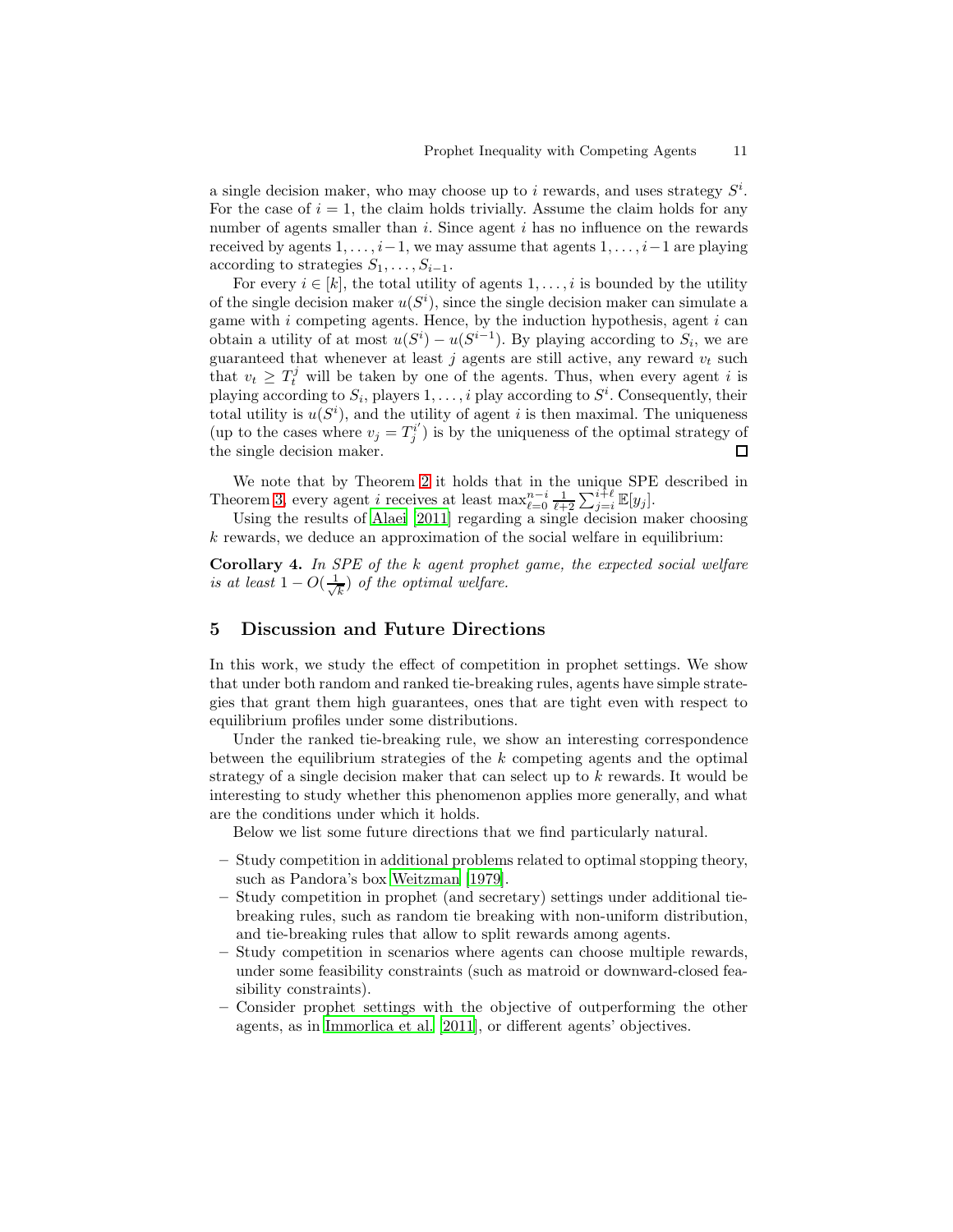- 12 Ezra et al.
- Consider competition settings with non-immediate decision making, as in [Ezra et al. \[2020](#page-12-11)].

# Acknowledgement

The work was partially supported by the European Research Council (ERC) under the European Union's Horizon 2020 research and innovation program (grant agreement No. 866132, 740282), and by the Israel Science Foundation (grant number 317/17).